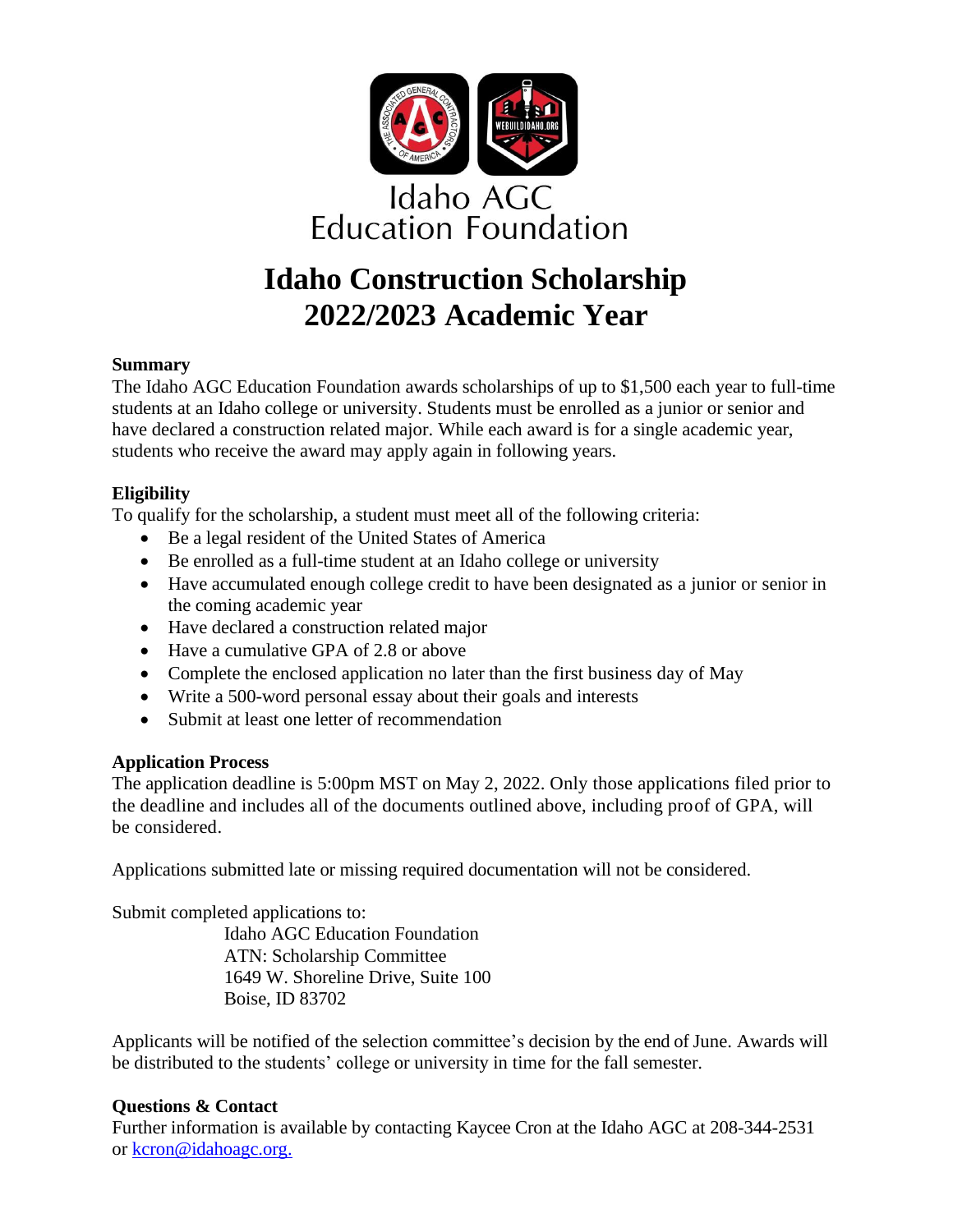# **Idaho AGC Education Foundation, Inc. STUDENT SCHOLARSHIP APPLICATION**

**Personal Information**

|                                                                                                 | Mailing Address (for all correspondence): |                                                                                                                                                                                                                                                                                                                                                                                                                                                                                                                                                                 |  |
|-------------------------------------------------------------------------------------------------|-------------------------------------------|-----------------------------------------------------------------------------------------------------------------------------------------------------------------------------------------------------------------------------------------------------------------------------------------------------------------------------------------------------------------------------------------------------------------------------------------------------------------------------------------------------------------------------------------------------------------|--|
| City:                                                                                           | State:                                    | Zip:                                                                                                                                                                                                                                                                                                                                                                                                                                                                                                                                                            |  |
| Permanent Home Address:                                                                         |                                           |                                                                                                                                                                                                                                                                                                                                                                                                                                                                                                                                                                 |  |
| City:                                                                                           | State:                                    | Zip:                                                                                                                                                                                                                                                                                                                                                                                                                                                                                                                                                            |  |
|                                                                                                 |                                           |                                                                                                                                                                                                                                                                                                                                                                                                                                                                                                                                                                 |  |
|                                                                                                 | Birth Date: / / Place of Birth:           |                                                                                                                                                                                                                                                                                                                                                                                                                                                                                                                                                                 |  |
| United States Citizen or Permanent Resident Status:<br><b>Education and Training Experience</b> |                                           |                                                                                                                                                                                                                                                                                                                                                                                                                                                                                                                                                                 |  |
|                                                                                                 |                                           |                                                                                                                                                                                                                                                                                                                                                                                                                                                                                                                                                                 |  |
| Institution                                                                                     | Dates Attended                            | Degree or Certificate Received                                                                                                                                                                                                                                                                                                                                                                                                                                                                                                                                  |  |
|                                                                                                 |                                           |                                                                                                                                                                                                                                                                                                                                                                                                                                                                                                                                                                 |  |
|                                                                                                 |                                           |                                                                                                                                                                                                                                                                                                                                                                                                                                                                                                                                                                 |  |
| Declared Degree Major:                                                                          |                                           | $Minor(s)$ :                                                                                                                                                                                                                                                                                                                                                                                                                                                                                                                                                    |  |
|                                                                                                 |                                           | Cumulative GPA (based on 4.000 maximum competency requirements):                                                                                                                                                                                                                                                                                                                                                                                                                                                                                                |  |
| Hours Required:                                                                                 | Hours Completed:                          | <b>Expected Completion Date:</b>                                                                                                                                                                                                                                                                                                                                                                                                                                                                                                                                |  |
| <b>Institution Name:</b>                                                                        |                                           |                                                                                                                                                                                                                                                                                                                                                                                                                                                                                                                                                                 |  |
| Institution Address:                                                                            |                                           | Phone:                                                                                                                                                                                                                                                                                                                                                                                                                                                                                                                                                          |  |
| application and selection process.                                                              |                                           | I understand that I will be expected to enroll for the credit or certification (part-time or full-time) indicated on this application (no<br>correspondence or off-campus courses) or for the total number of hours required to complete the degree or certification, whichever<br>is fewer; and that if I receive funding, I will maintain this status while supported by this scholarship. I authorize my institution to<br>release to the Idaho AGC Education Foundation, Inc. any information requested, including graduation verification, as part of this |  |
| Signature:                                                                                      |                                           | Date:                                                                                                                                                                                                                                                                                                                                                                                                                                                                                                                                                           |  |

**\*See page 2 for submittal instructions\***